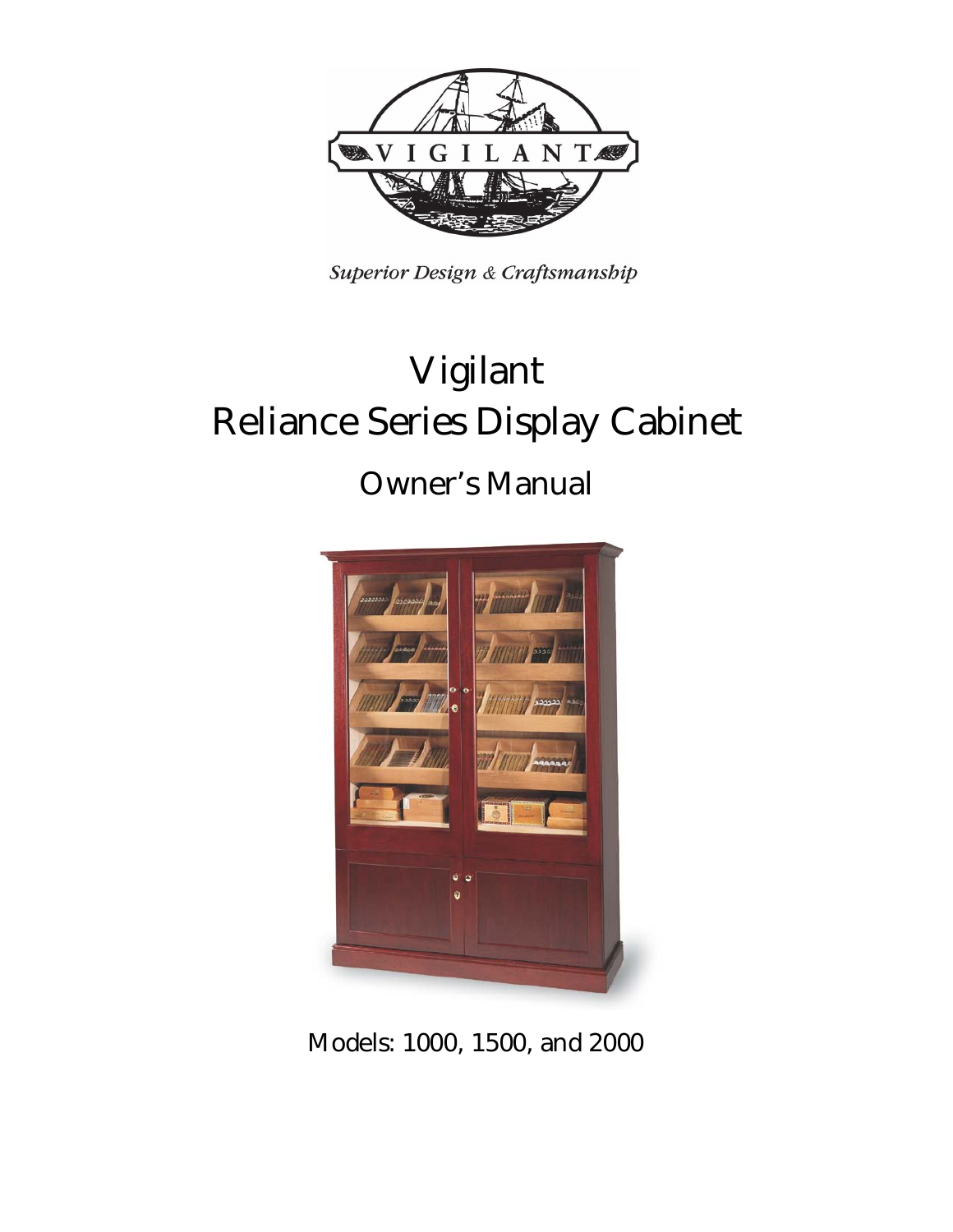

Superior Design & Craftsmanship

## **RELIANCE SERIES CIGAR HUMIDOR DISPLAY CABINET** Owner's Manual

Congratulations! You've purchased one of the finest, most accurate cigar storage and display cabinets available today. Your Vigilant humidor will not only protect your investment in cigars; it will season them and maintain them in perfect condition for years to come. In fact, the heirloom quality of this handcrafted piece and its state-of-the-art electronic humidification system are a perfect combination for home or retail use.

Please read this entire manual before plugging in and operating your cigar cabinet. By following these instructions, you will not only ensure the proper operation of your humidor; you also will guarantee the preservation of your fine cigar collection.

If you have any questions regarding the operation or maintenance of your cigar cabinet that we may have overlooked, please contact us, as Vigilant is committed to your complete satisfaction.

## **PARTS LIST**

Set of Keys Humidification System and Owner's Manual Humidification Wicking Filter Optional Light Optional Bin(s) Warranty Registration Card Accessories Order Form

Save all packing materials and sales receipt. Vigilant products should be shipped in their original boxes.

## **IMPORTANT!**

#### **DO NOT PLUG IN YOUR CIGAR CABINET UNTIL ALL PACKING MATERIALS HAVE BEEN REMOVED AND YOU HAVE CAREFULLY READ THESE INSTRUCTIONS.**

- 1. Examine your cabinet carefully after unpacking for any damage that may have occurred during shipping.
- 2. Remove all packing material from the reservoir area. To do this, open the hinged wood cover. Check to be certain that the wick is sitting upright in the slot closest to the float switch. The larger front section is for filling the water tray only.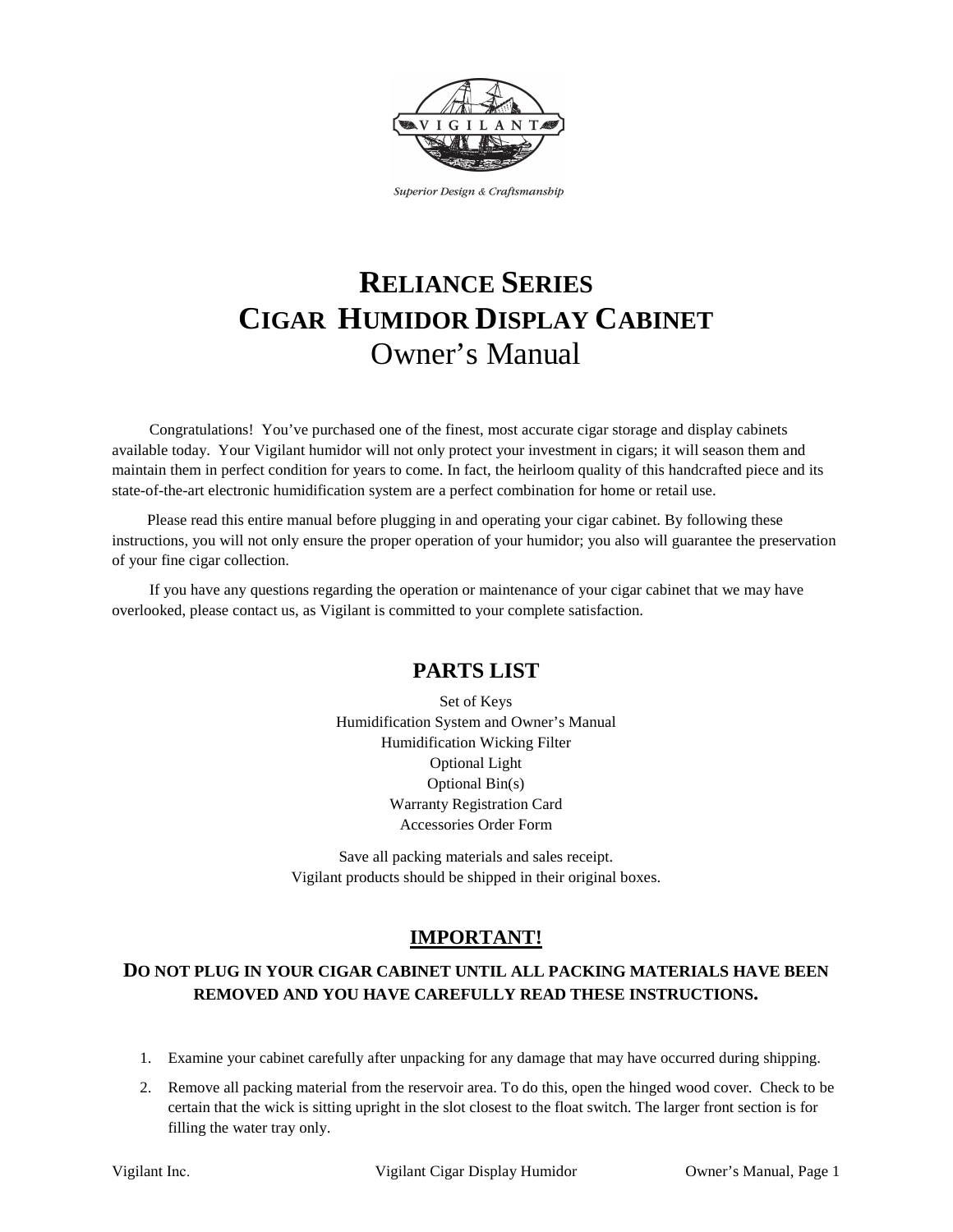- 3. Find a suitable location for your cabinet that is away from any source of heat or other climate control devices. Placement in front of or close to items such as radiators, heating elements, air conditioning ducts or direct sunlight will prevent the system from working properly.
- 4. As with any fine piece of furniture, direct sunlight will alter the finish over time and could cause damage to the cigars being stored inside.
- 5. Before you begin to operate your humidor, please open the door for at least 3 hours. This will allow the cabinet to acclimate to the room's environment.

## **OPERATING YOUR CIGAR DISPLAY CABINET FOR THE FIRST TIME**

- 1. Locate the transformer, remove the packaging and unwind the cord. Locate the power jack hole on the underside of your cabinet. From the front it will be in the back left corner. Be sure that it is plugged in completely. **It is recommended to use a surge protector or a GFI outlet to plug your unit into to avoid damage that could occur during an electrical storm or power surge. Never move your cabinet when you have water in the water tray. Doing so will cause the electronics to short out when water spills in the cabinet.**
- 2. Lift the hinged trap door panel to reveal the water tray. Double check that your wicking filter is inserted properly in its designated location. To hold the trap door open, you can use the white thumb tab located on the side panel the trap door is located on just below the drawer.
- 3. Fill the water reservoir through the rectangular opening in the front of the water tray. You can fit about 3.5 quarts of water in the water tray. Be sure not to overfill the water tray as the electronics will short out if put in contact with water. We recommend using only distilled water. Never pour water on your electronics. Close the trap door once the water tray is filled.
- 4. Your cabinet is now ready for operation. Simply plug your humidor into a surge protector that is attached to a grounded outlet, close the door and drawer and your electronics will turn on and the cabinet can be seasoned.
- 5. There are two different options for the electronics in your humidor. Please go to the appropriate section on how to set the humidity. Your cabinet settings can be found under the "Analog Humidity Control Settings" section, or the optional "Digital Humidity Control Settings" section.

## **ANALOG HUMIDITY CONTROL SETTINGS**

Your Vigilant cigar cabinet comes with an analog system for humidity control which consists of an independent hygrometer and humidistat working together to provide a storage environment that is accurate up to 5%.

- 1. You will notice that your humidity reading is displayed on your hygrometer prior to you plugging the cabinet in. This is because the hygrometer is battery powered. The fan will function once the cabinet is plugged in. The fan is controlled by the humidistat and is adjusted by the black knob.
- 2. You will notice a dial by the hygrometer that can be turned clockwise toward high or counterclockwise for low. Once the cabinet is plugged in, turn the knob counterclockwise to low. Slowly turn the knob clockwise until you hear a click and the fan will turn on. The humidity level shown on the display will be the level of humidity in your cabinet just prior to the click and fan turning on.
- 3. Once the fan is running, continue to turn the knob clockwise a little at a time and shut the door. Once the fan shuts off, look at the reading on the hygrometer. If it is still too low, continue to adjust a little higher. If the humidity level is too high, adjust down.
- 4. Continue to adjust the level until you reach your desired humidity level. Please note that if the humidity level is higher than desired, it could take up to 10 days or more for the reading to drop depending on the ambient conditions around the cabinet. Typically it takes 36-48 hours to season your cabinet.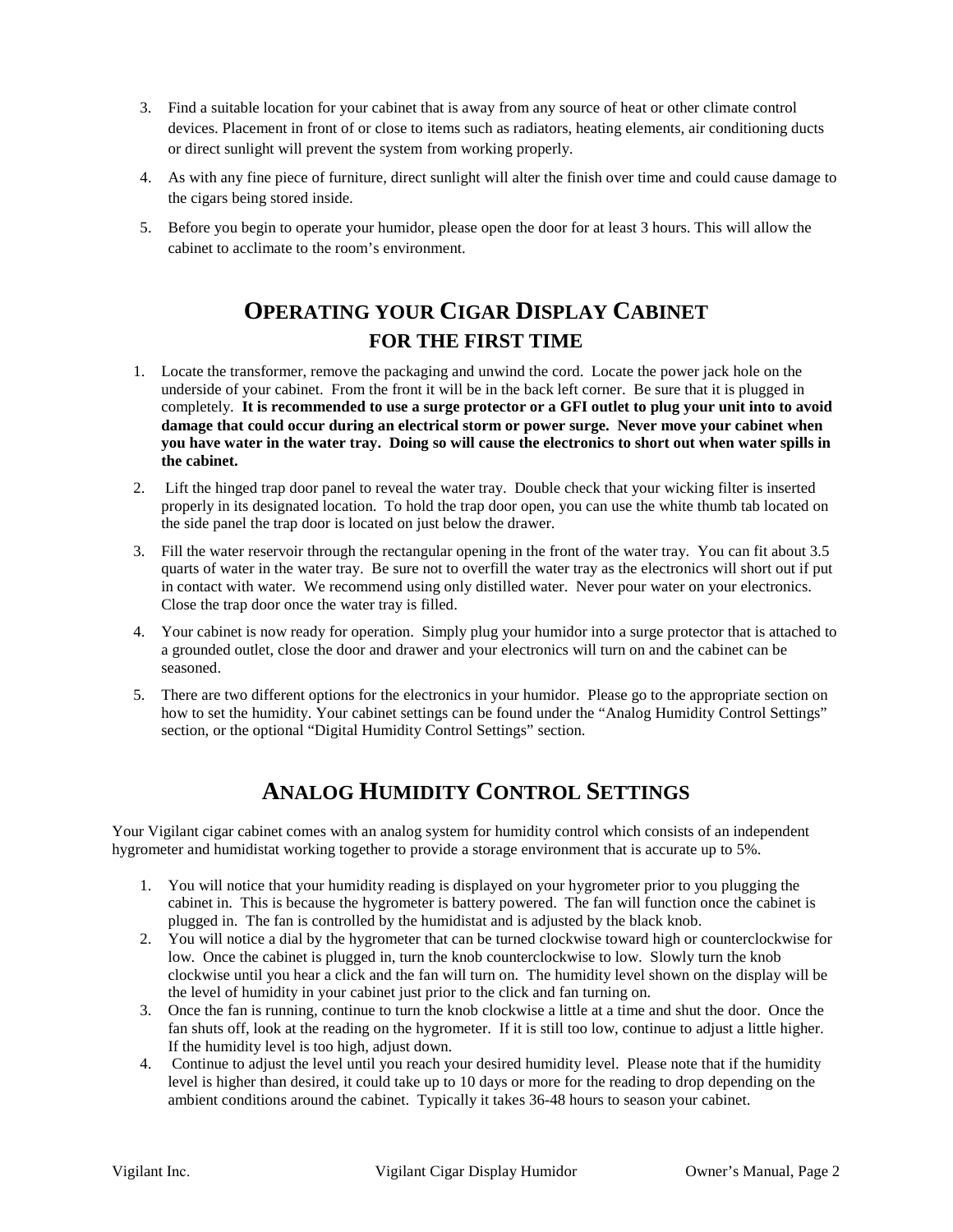## **DIGITAL HUMIDITY CONTROL SETTINGS**

If your cigar cabinet is equipped with the optional Guardian digital humidity control system, the system has been pre-set to 67% relative humidity, and operates on a range (hysteresis) of approximately 2%. This means that your system will operate between 66% and 68% as set.

The cabinet's control system is fully automatic. The only control feature you will need to be familiar with is the set point adjustment. Your system should be run at the pre-set level with cigars in the cabinet for at lest two weeks prior to adjusting the humidity. If an adjustment is made, it should be no more than 2% increments to prevent the fill of the cigar from expanding faster than the wrapper which would crack the wrapper of the cigar.

Humidity levels and readings higher than 70% may cause the cigars to become soft and moldy. Loading the cabinet with moist cigars may temporarily bring the relative humidity above the set point range.

The digital display will indicate the actual humidity level inside the cabinet. To adjust the set point follow these simple steps.

- 1. Press the scroll button on the far left and the display will flash SP which means set point.
- 2. Press either the UP or DOWN arrows to adjust the number displayed until you reach the desired number.
- 3. Press the button with 3 horizontal lines on the far right to accept the set point. The readout will then jump back to reading the humidity level.

#### **MAINTENANCE**

- 1. Your Vigilant cigar cabinet is more than just a cigar humidor; it is a fine piece of handcrafted furniture. Regularly dust the exterior of the cabinet by spraying a soft cloth and a product like Endust. Please do not spray your cabinet with furniture polish, as the polish will eventually build up and dull the beautiful handfinish on the cabinet.
- 2. When the red LED indicator light is on, it is time to fill the water tray with distilled water. Frequency of filling will depend on ambient conditions.
- **3.** You will find a trap door on the inside of your cabinet. Lifting up this panel will provide access to the water tray. Pour distilled water in the large front cutout of the water tray until the red LED light goes out. **DO NOT overfill the water tray, or pour water on any of the electronics.**
- 4. Be sure to keep boxes free from the fan in the back as well as the front grommet holes. Failure to do so could cause issues with humidity levels.

#### **Never move the cabinet when water is in the water tray. Never pick the cabinet up by its top.**

## **CLEANING THE RESERVOIR AND WICK**

As both the reservoir and wick are constantly exposed to moisture, and the wick is exposed to dirt and other airborne particles, they must be cleaned periodically. It is recommended that you check the water and reservoir at least once every three months.

- 1. Be sure to unplug your cabinet prior to cleaning the reservoir and wick.
- 2. Lift the trap door and secure in position with the lever on the sidewall of the cabinet. You will need to remove all water from the water tray and remove the wicking filter.
- 3. Once the trap door is opened and secured with the clip, unplug the float switch. If there is any remaining water in the water tray, it can be removed with a sponge.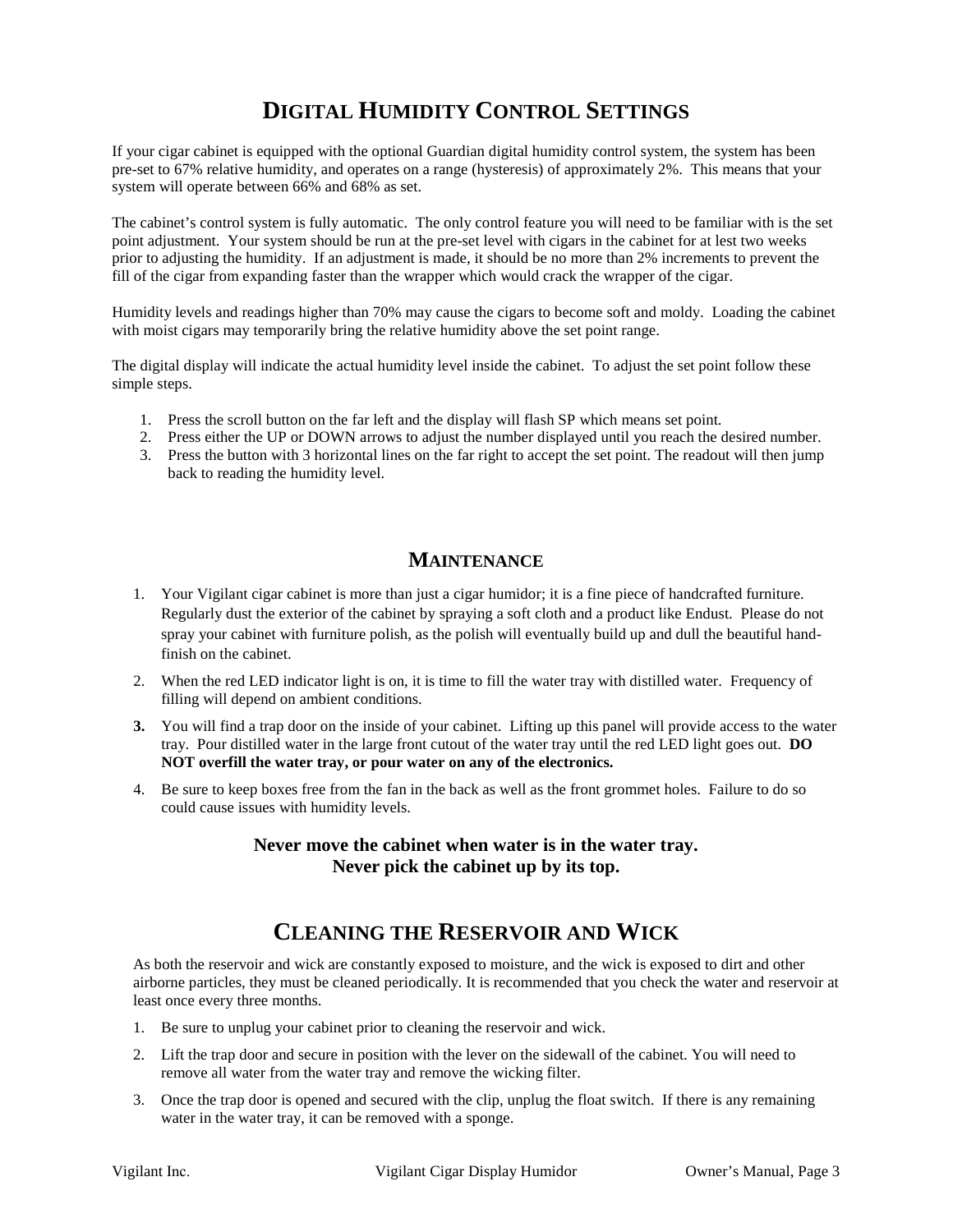- 4. The reservoir can then be removed from the cabinet for cleaning. You can open the reservoir by the 2 clips on the side of the box. Rinse thoroughly with warm water and dish soap. DO NOT USE BLEACH. The wicking filter can be rinsed and used again. If the wicking filter does not wash clean, it should be replaced. It is recommended to replace the wicking filter every 3-4 months.
- 5. Put the reservoir back in its place and reconnect the float switch wire. Once wicking filter is back in place, lower trap door while making sure no wires are in the way.
- 6. You can now plug your cabinet back in.

#### **IF WATER IS SPILLED WHILE REFILLING THE RESERVOIR, DO NOT PLUG YOUR CABINET BACK IN UNTIL IT IS COMPLETELY DRY. PLUGGING THE CABINET IN BEFORE IT IS DRY COULD CAUSE FAILURE OF THE CONTROLLER AND OTHER ELECTRONIC COMPONENTS**

## **ANSWERS TO TROUBLESHOOTING QUESTIONS**

#### **Q: Why does my cabinet seem to not be getting up to set point?**

**A:**The cabinet if new will take up to 48 hours before it is seasoned. The water tray may be empty and need to be filled. The wicking filter may be clogged and need to be replaced. Or, there is an airflow obstruction and something is covering the fan or the front grommet holes. Be sure to check your set point.

#### **Q: Why is the humidity in my cabinet so high?**

**A**: Check your humidity set point to be sure that it is not set too high. If the unit is placed by a window or other source of heat, passive humidity will cause the RH level to rise in the cabinet. The cabinet does not dehumidify, so ambient RH will also have some effect.

#### **Q: Why is my fan running constantly and not raising the humidity?**

**A:** Make sure that your wicking filter is clean, no boxes are stacked over the fan, and there is at least a 2" gap open in the back of the cabinet for proper air flow. If that isn't the problem, make sure that the cabinet is out of direct sunlight, and the door on the cabinet is closed all the way. Place your hand over the RH sensor, located either inside on the back wall or below the drawer on the back side of the brace bar. Cover your sensor with your hand and see if the RH readout rises. If none of these work, please call customer service.

#### **Q:How often should I change my wicking filters?**

**A:**It is recommended every 3-4 months. Just keep an eye on your RH level and what the filter looks like. If it very dirty and can't be rinsed, it is time to replace it.

#### **Q:How do I set my setpoint?**

**A:**To check the set point on the RH controller, press the far left scroll key (oval in shape). The display should flash between SP and a number. This number is the set point. It should be set at 70. If this is not the case, while the display is still flashing, press the up or down arrow accordingly until it reaches 70. Once that is done press the far right = button and it should stop flashing and begin to read the current RH level. Your RH set point is now set.

**Please note:** If you see anything other than SP and a number such as Cntl, or letters you don't understand, call Customer Service. This tells us that the programming has been unlocked, and we will need to double check all parameters and relock the controller.

#### **Q:My humidor is plugged into the wall, but nothing is on. What should I do?**

**A:** First check that there is power going to the outlet that it is plugged into. If the surge protector or GFI outlet tripped, it may just need a reset. Next, check that the power cord is still plugged into the bottom of the cabinet. (Be sure to remove water and water tray prior to moving cabinet). If it is none of these, call customer service.

## **FOR CUSTOMER SERVICE QUESTIONS, PLEASE CALL 1-888-812-4427 EXT. 405**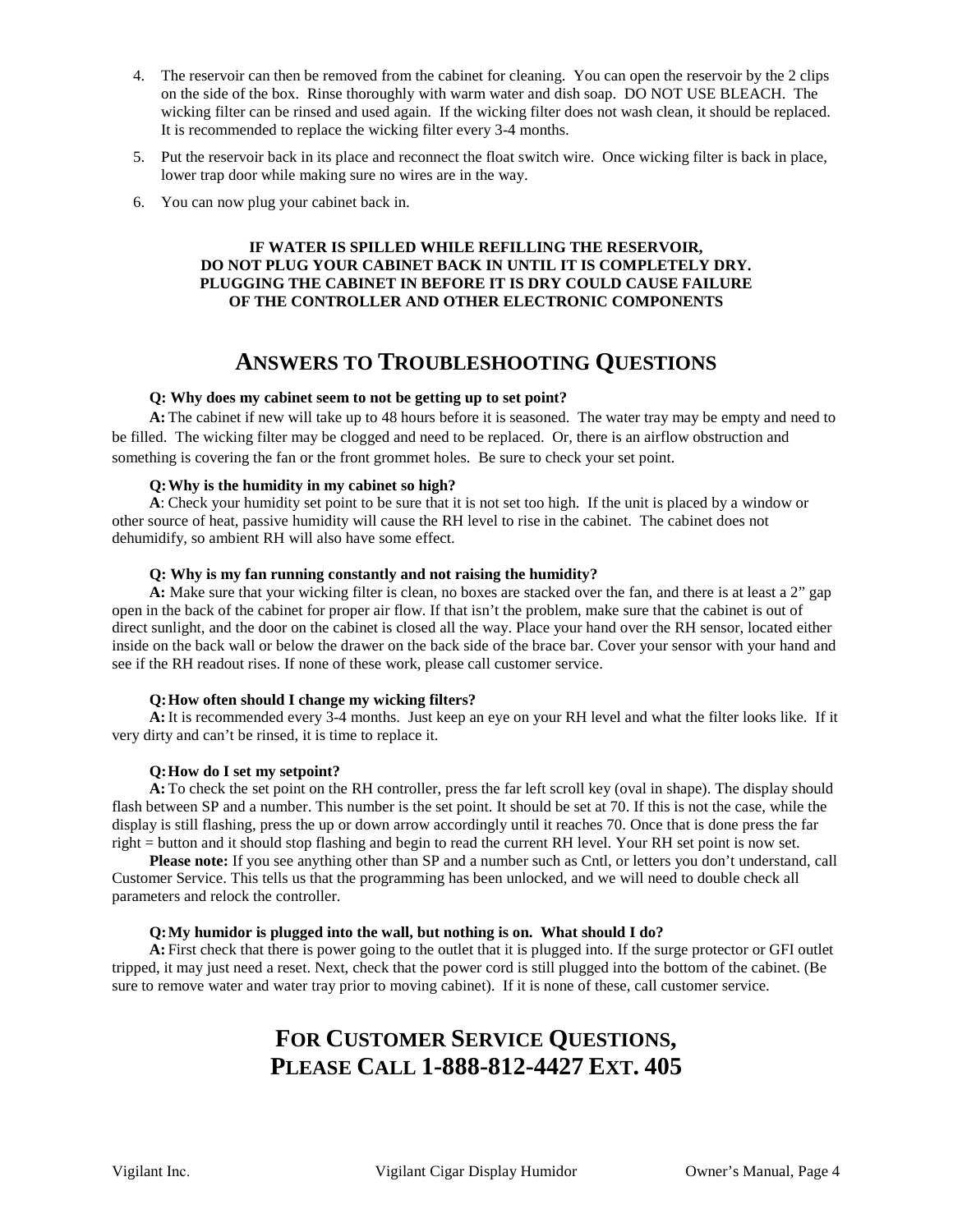#### Guarantee

#### Vigilant's 30-Day Unconditional Product Guarantee

Vigilant's philosophy has always been to manufacture the highest quality crafted products. We believe that our products achieve a level of satisfaction for our customers that no other product can. Of course we want you, our customer, to be the final judge of this. For your protection, we have a 100% unconditional guarantee on our standard products.\*

If for any reason you are not satisfied with your Vigilant purchase within the first 30 days of receiving it, return it to Vigilant in original condition and original packaging and be issued a full refund, less inbound and outbound freight. If you prefer, you may request a replacement product instead of a refund. We don't want you to have a Vigilant product that you are not proud to own.

*\*Standard products covered under this guarantee do not include: custom designed or fabricated cabinetry or racking manufactured with custom woods and/or finishes; pre-hung entry doors; or custom-designed components or cabinets.*

## Warranty

#### Vigilant Limited Two-Year Electronics Warranty

Upon registering your product with Vigilant, your Vigilant electronics are covered under our limited two-year warranty. All Vigilant electronic products are guaranteed to be free from defects in materials and/or workmanship for up to two years from date of purchase. Vigilant, at its sole discretion, may repair or replace defective components or products within this two-year period.

Any and all component(s) determined to be defective by Vigilant, must be returned at the owner's expense to Vigilant along with a copy of the original sales receipt.

#### Conditions to Vigilant's Two-Year Electronics Warranty

Vigilant will not be held responsible for damage incurred during a product's return as a result of improper packaging. It is strongly suggested that all original packaging material from Vigilant be retained for returns. Vigilant will not be held responsible for any damage to property that results from the failure of a Vigilant product or product component.

Vigilant's warranty does not pertain to any customer-applied finishes, or any damage caused by neglect, abuse, misuse, improper operation, or unforeseen circumstances.

Vigilant's warranty is considered null and void if the online warranty registration is not completed within 60 days of receipt of your product.

Vigilant's warranty is non-transferable, and is valid for the original owner only.

Please contact Vigilant at 888-812-4427 if you have any questions about your warranty.

Vigilant is a reseller for many fine products within the industry. Products that are resold by Vigilant carry the original manufacturer's warranty.